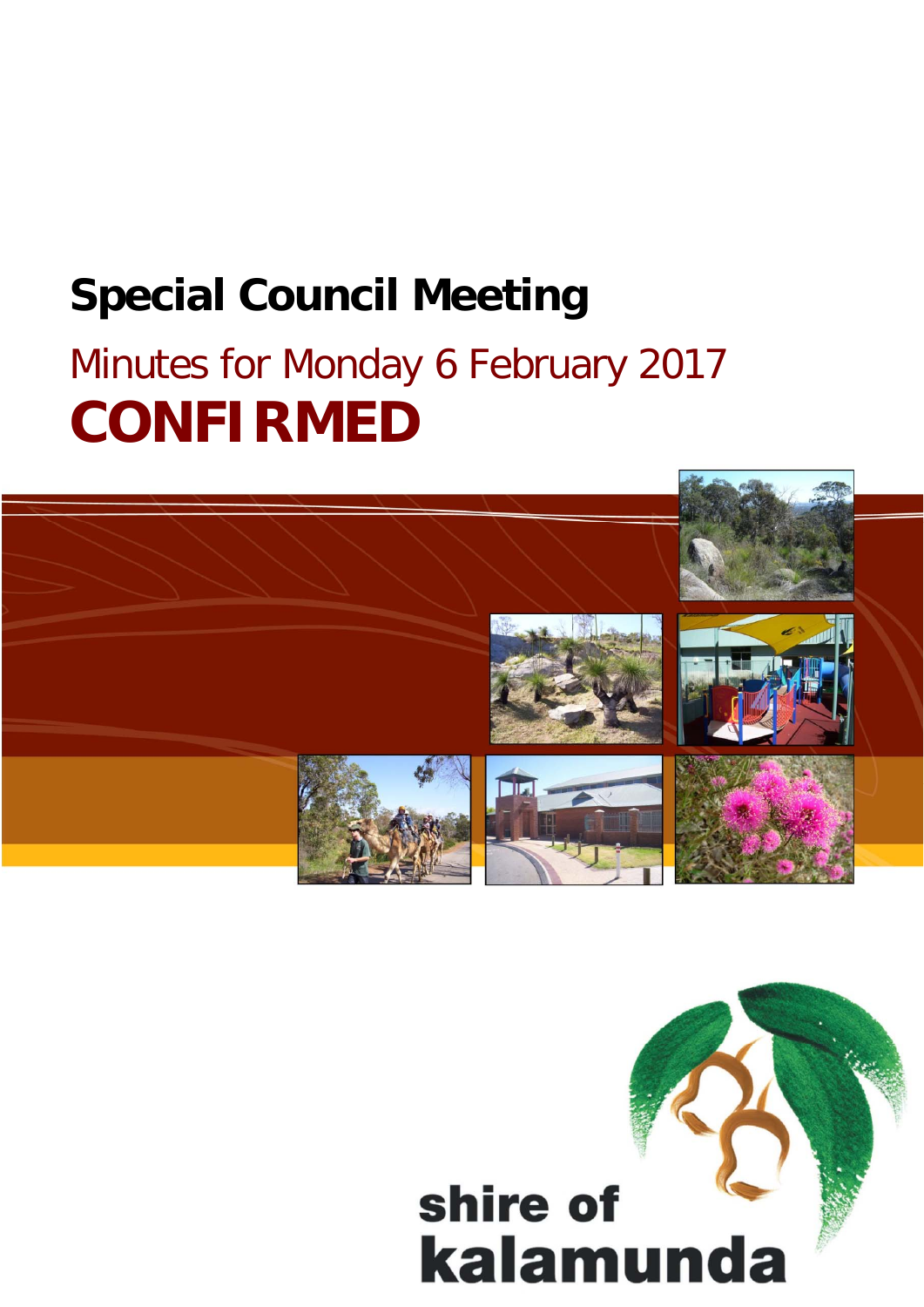## **INDEX**

| 1.0  |                                                                 |  |
|------|-----------------------------------------------------------------|--|
| 2.0  | ATTENDANCE, APOLOGIES AND LEAVE OF ABSENCE PREVIOUSLY APPROVED3 |  |
| 3.0  |                                                                 |  |
| 4.0  |                                                                 |  |
| 5.0  | ANNOUNCEMENTS BY THE MEMBER PRESIDING WITHOUT DISCUSSION4       |  |
| 6.0  |                                                                 |  |
| 7.0  |                                                                 |  |
| 8.0  |                                                                 |  |
|      | SCM 04                                                          |  |
| 9.0  |                                                                 |  |
| 10.0 |                                                                 |  |
|      |                                                                 |  |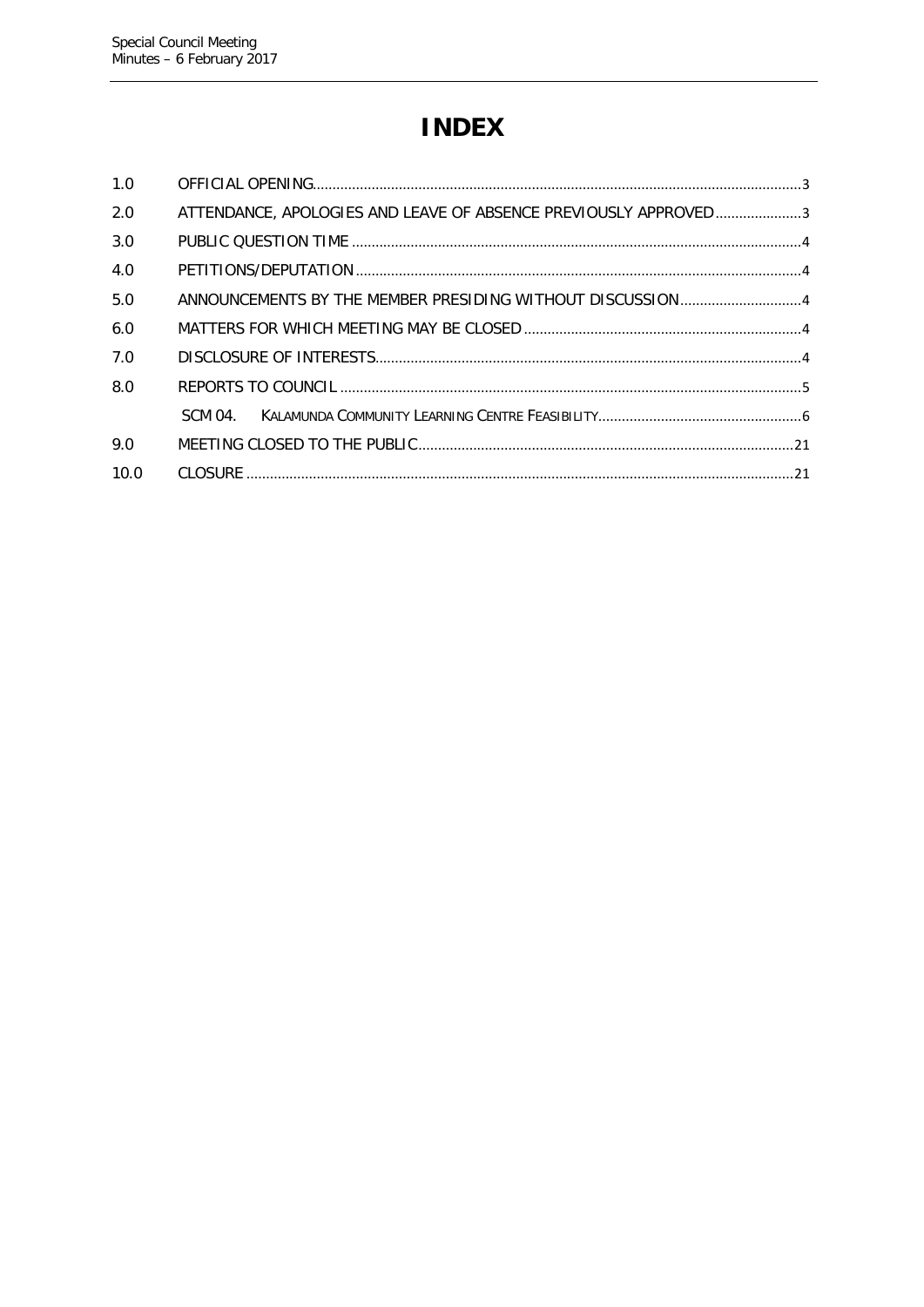### **MINUTES**

#### <span id="page-2-0"></span>**1.0 OFFICIAL OPENING**

The Presiding Member opened the meeting at 8.45pm, welcoming Councillors, Staff and Members of the Public Gallery.

#### <span id="page-2-1"></span>**2.0 ATTENDANCE, APOLOGIES AND LEAVE OF ABSENCE PREVIOUSLY APPROVED**

#### 2.1 **Attendance**

 $2.2$ 

| <b>Councillors</b>                                   |                                                      |  |                                               |  |
|------------------------------------------------------|------------------------------------------------------|--|-----------------------------------------------|--|
| Andrew Waddell JP                                    | (Shire President) (Presiding Member) North West Ward |  |                                               |  |
| Sara Lohmeyer                                        |                                                      |  | North West Ward                               |  |
| Dylan O'Connor                                       |                                                      |  | North West Ward                               |  |
| Sue Bilich                                           |                                                      |  | North Ward                                    |  |
| <b>Tracy Destree</b>                                 |                                                      |  | North Ward                                    |  |
| Simon Di Rosso                                       |                                                      |  | North Ward                                    |  |
| Michael Fernie                                       |                                                      |  | South East Ward                               |  |
| John Giardina                                        |                                                      |  | South East Ward                               |  |
| <b>Geoff Stallard</b>                                |                                                      |  | South East Ward                               |  |
| <b>Allan Morton</b>                                  |                                                      |  | South West Ward                               |  |
| Brooke O'Donnell                                     |                                                      |  | South West Ward                               |  |
| Noreen Townsend (Returned to the Chambers at 8.47pm) |                                                      |  | South West Ward                               |  |
| <b>Members of Staff</b>                              |                                                      |  |                                               |  |
| Rhonda Hardy                                         |                                                      |  | <b>Chief Executive Officer</b>                |  |
| Natalie Martin Goode                                 |                                                      |  | <b>Director Development Services</b>          |  |
| Dennis Blair                                         |                                                      |  | Director Asset Services                       |  |
| <b>Gary Ticehurst</b>                                |                                                      |  | Director Corporate & Community Services       |  |
| Darrell Forrest                                      |                                                      |  | Manager Governance, Strategy & Legal Services |  |
| Darren Jones                                         |                                                      |  | Manager Community Development                 |  |
| <b>Carrie Parsons</b>                                |                                                      |  | Manager Customer & Public Relations           |  |
| Nicole O'Neill                                       |                                                      |  | <b>Public Relations Coordinator</b>           |  |
| Sara Slavin                                          |                                                      |  | <b>Council Support Officer</b>                |  |

|     | <b>Members of the Public</b>                | 35             |
|-----|---------------------------------------------|----------------|
|     | <b>Members of the Press</b>                 | $\overline{0}$ |
| 2.2 | <b>Apologies</b>                            |                |
|     | <b>Councillors</b>                          | Nil.           |
|     | <b>Members of Staff</b>                     | Nil.           |
| 2.3 | <b>Leave of Absence Previously Approved</b> | Nil.           |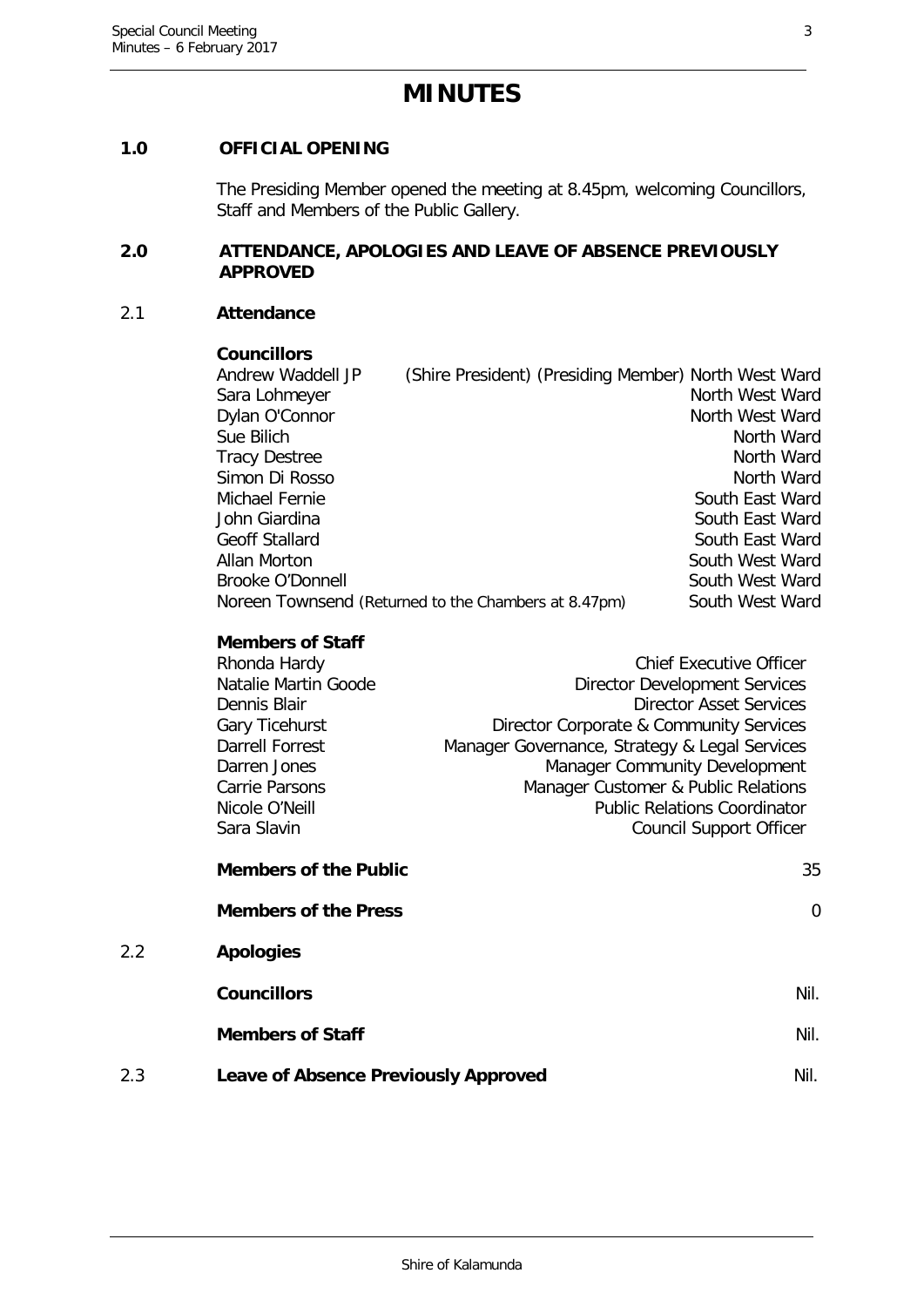#### <span id="page-3-0"></span>**3.0 PUBLIC QUESTION TIME**

A period of not less than 15 minutes is provided to allow questions from the gallery on matters relating to the functions of this meeting. For the purposes of Minuting, these questions and answers are summarised.

3.1 Nil.

Cr Noreen Townsend returned to the Chambers at 8.47pm

#### <span id="page-3-1"></span>**4.0 PETITIONS/DEPUTATION**

4.1 Mr Ian Tarling – Chair of the new Building Committee for the Kalamunda Community Learning Centre

> A Deputation was received from Mr Ian Tarling regarding item SCM 04. Kalamunda Community Learning Centre Feasibility.

Mr Tarling spoke in favour of the item.

#### <span id="page-3-2"></span>**5.0 ANNOUNCEMENTS BY THE MEMBER PRESIDING WITHOUT DISCUSSION**

5.1 Nil.

#### <span id="page-3-3"></span>**6.0 MATTERS FOR WHICH MEETING MAY BE CLOSED**

6.1 Nil.

#### <span id="page-3-4"></span>**7.0 DISCLOSURE OF INTERESTS**

#### 7.1 **Disclosure of Financial and Proximity Interests**

- a. Members must disclose the nature of their interest in matters to be discussed at the meeting. (Section 5.65 of the Local Government Act 1995.)
- b. Employees must disclose the nature of their interest in reports or advice when giving the report or advice to the meeting. (Section 5.70 of the Local Government Act 1995.)
- 7.1.1 Nil.

#### 7.2 **Disclosure of Interest Affecting Impartiality**

- a. Members and staff must disclose their interest in matters to be discussed at the meeting in respect of which the member or employee had given or will give advice.
- 7.2.1 Nil.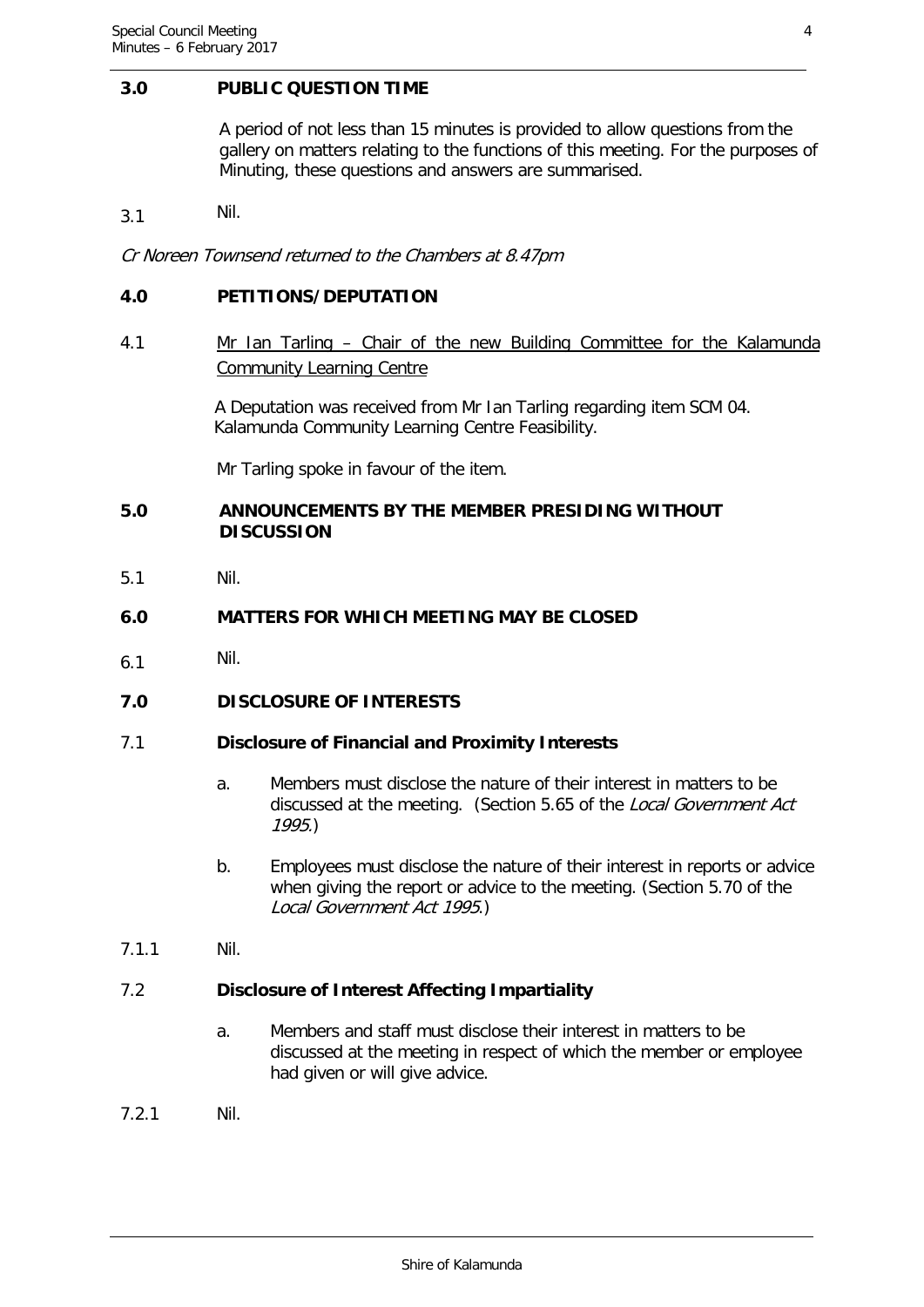#### <span id="page-4-0"></span>**8.0 REPORTS TO COUNCIL**

Please Note: declaration of financial/conflict of interests to be recorded prior to dealing with each item.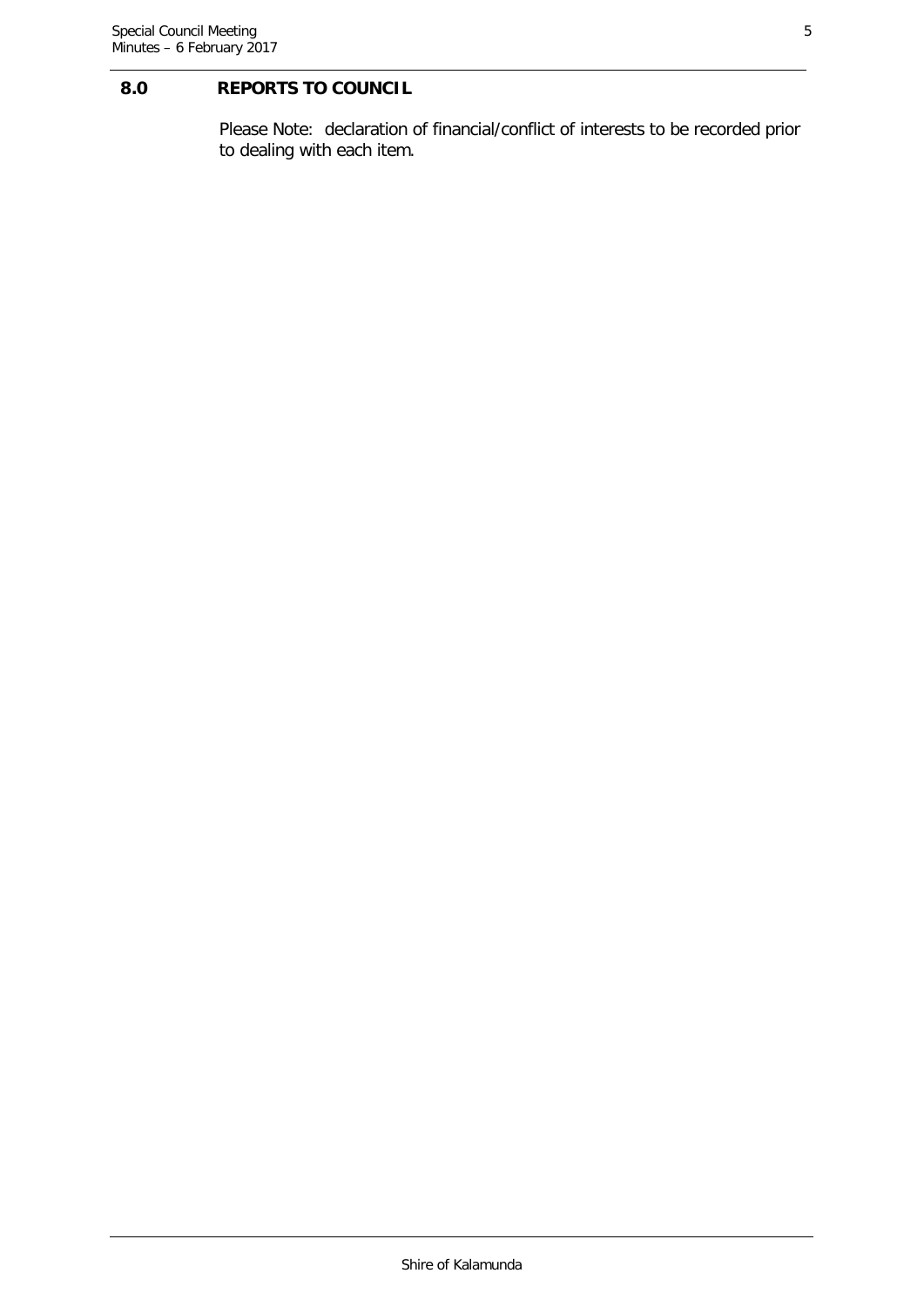**Declaration of financial / conflict of interests to be recorded prior to dealing with each item.**

#### <span id="page-5-0"></span>**SCM 04. Kalamunda Community Learning Centre Feasibility**

Previous Items OCM 28/2016, OCM 209/2016 Service Area **Community Development** File Reference SP-03/020 Applicant N/A **Owner** 

Responsible Officer Director Corporate & Community Services

#### **EXECUTIVE SUMMARY**

- 1. This report seeks confirmation for the site for the redevelopment of the Kalamunda Community Learning Centre (KCLC) will be Jorgensen Park, Kalamunda in accordance with the outcomes of the KCLC Feasibility Study, Concept Plan and the Feasibility Review 2016 and reaffirmation of the previous decision of Council in December 2016 (OCM 209/2016 refers).
- 2. A key to maximising funding from other sources such as LotteryWest is dependent on the proposed facility being developed to create a community hub. This will require a commitment from potential user groups to be relocated before inclusion of unique or additional design elements.
- 3. Jorgensen Park and its buildings are listed in the Shire's Municipal Heritage Inventory as Category 3 and there are a number of recommendations on how this heritage significance can be addressed with the construction of a new building.
- 4. Funding is a key risk with the development of this facility and the report addresses a number of funding options with an emphasis on maximising funding from external sources, including the \$1million from the Federal Government, a grant from LotteryWest and funding commitments as part of the 2017 State Government Elections.
- 5. The preparation of a detailed concept plan and associated costs estimates are key requirements to be considered by Council in determining an appropriate funding model before a submission is made to the Federal Government.

#### **BACKGROUND**

- 6. In 2014 Kalamunda Community Learning Centre, supported by LotteryWest funding, engaged Jill Powell & Associates to undertake a Feasibility Study and prepare Concept Plan design options and costs.
- 7. The purpose of this study was to determine whether a new facility of similar functional areas was required or whether the existing facility could be modified to meet the perceived future demands. The study:
	- Provided a detailed Needs Assessment of the current and future services required at the Kalamunda Community Learning Centre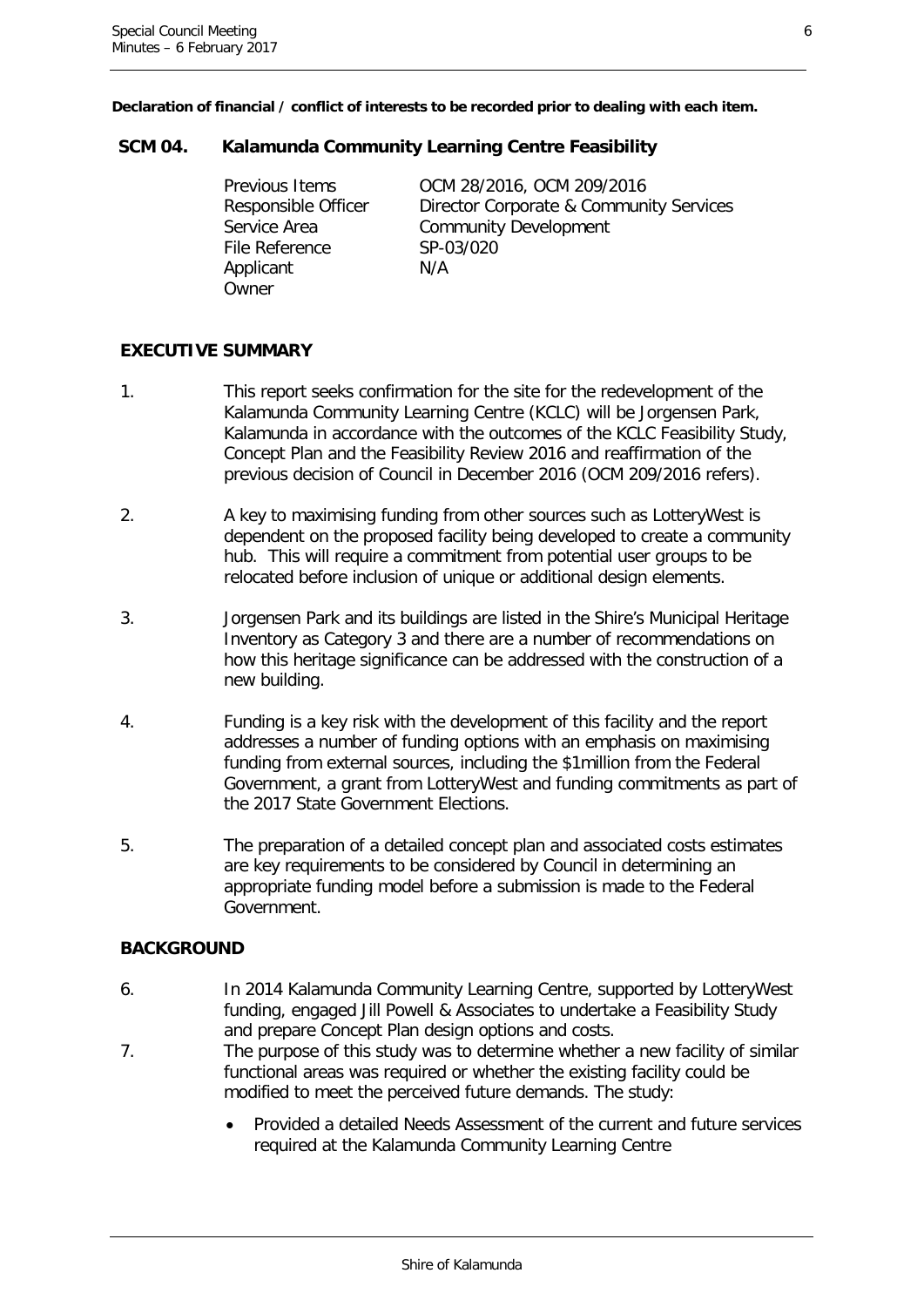- Based on the results of the Needs Assessment, provided a detailed feasibility study of the Kalamunda Community Learning Centre, inclusive of conceptual designs and costs to enable informed decisions to be made based on sound strategic and sustainability outcomes.
- 8. The resulting report was workshopped with Councillors on 20 October 2014. Two concepts were proposed: Option 1 - retain and redevelop the existing centre and Option 2 – new construction. KCLC preferred the new building option (Option 2), with estimated costs at the time of \$3.8million.
- 9. Both the 2014 and 2016 studies identified two site for consideration for the potential future location of facilities, being Jorgensen Park and Jack Healey Centre. It was noted that both sites had advantages and disadvantages, however the Jack Healey site did not have sufficient space to meet all the needs of the new facility, including parking. The KCLC committee also favoured the current Jorgensen Park location.
- 10. A second presentation to councillors by the KCLC (Presenters Mr Ian Tarling and Mrs Emma Kallarn) was provided in February 2016. This presentation provided information to Councillors about the option to build a modular based building which would significantly reduce the cost of construction and also shorten timeframes for the construction period.
- 11. At a Council meeting in March 2016 Councillor Di Rosso presented a motion to amend the funding timeframe for the Kalamunda Community Learning Centre, to bring forward the Council commitment from 2020 to 2016/17, resulting in the following motion being passed unanimously:

### RESOLVED OCM 28/2016

That Council request the Chief Executive Officer:

- 1. To review the concept plans presented by the Kalamunda Learning Centre (KLC) and to outline a process to develop detailed design plans that can be used in a tender process and ultimately, advocacy process, with consideration to a co-contribution by the KLC.
- 2. List for consideration in 2016/17 budget funding to enable detailed designs to be undertaken.
- 3. Develop and submit an application for funding to Lotteries West as soon as designs are developed.
- 4. Provides a report to Council outlining the funding requirement if partnership funding is secured and a contribution by the Shire is required.

Moved: Cr Simon Di Rosso Seconded: Cr Sue Bilich Vote: CARRIED UNANIMOUSLY (11/0)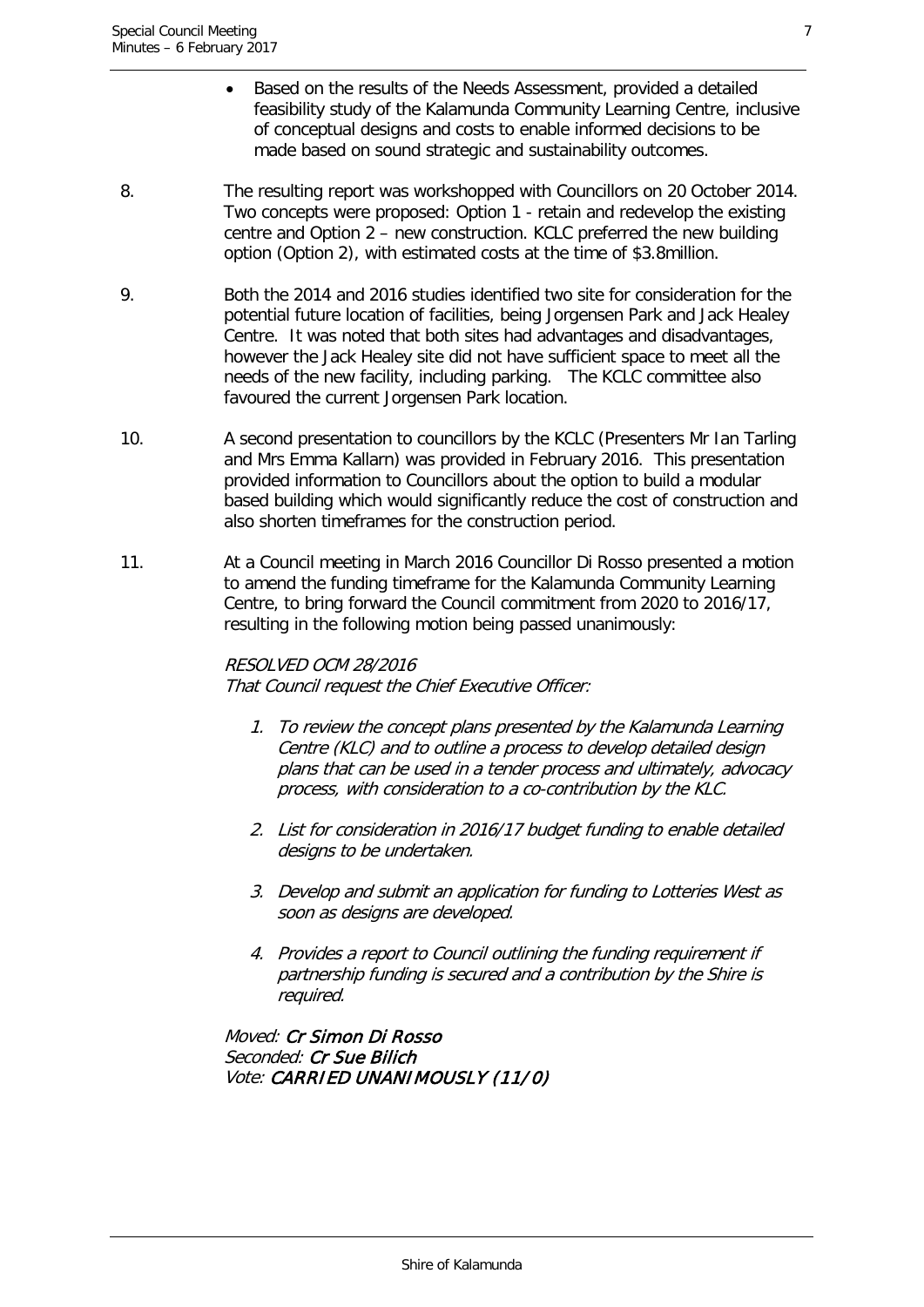- 12. In the interim, KCLC were successful in lobbying local Members of Parliament and in 2016 the Shire received a Federal Government election pledge of \$1million. This commitment was confirmed on 23 August 2016 in a communication from the Department of Infrastructure and Regional Development.
- 13. In August 2016, the Shire re-engaged Jill Powell & Associates at a cost of \$10,000 to provide the following:
	- Desktop review 'Kalamunda Community Learning Centre Needs Assessment & Feasibility Study, June 2014'
	- Update KCLC facility needs of both existing users and any additional community groups that may need to be considered in any future redevelopment proposal
	- Review suitability of proposed concept plans with respect to updated community usage needs, inclusive of a preferred facility design concept (including a potential modular option)
	- Review of preferred management structure along with supporting rationale
	- Present key findings to the Shire

#### **DETAILS**

14. The consultant has since reviewed the 2014 Feasibility Study, relevant Shire reports/plans (Positive Ageing Plan, Youth Plan, Disability Access and Inclusion Plan) and updated the information regarding utilisation rates, demographics and social trends.

#### 15. **Potential Additional User Groups**

The consultant met with current KCLC representatives before embarking on an information gathering exercise to determine whether the needs of any community user groups at other Shire facilities would be compatible with a new KCLC facility development, and also if there was any level of willingness amongst those user groups to consider collocation. These groups included:

- **Jack Healey Centre**
- Kalamunda Town Square Hall
- Headingly Road Cottage
- Early Years groups such as Kalamunda Toy Library, Kalamunda Child Health Centre and Hills Playgroup (Carmel Hall)
- 16. Following this community consultation, their needs (days, times etc.) were cross-referenced with KCLC usage and were found to be broadly compatible, in that KCLC usage is primarily Monday-Friday 9am-3pm and much of the additional use would be outside those hours e.g. evenings and weekends.
- 17. As the majority of users travel by car to this venue, this was identified as also being applicable to the on-site car parking capacity, though this may need to be reviewed in future.
- 18. The overall usage needs (KCLC and additional community groups) were also assessed from a space/size/functionality perspective against the building design options from the 2014 Feasibility Study.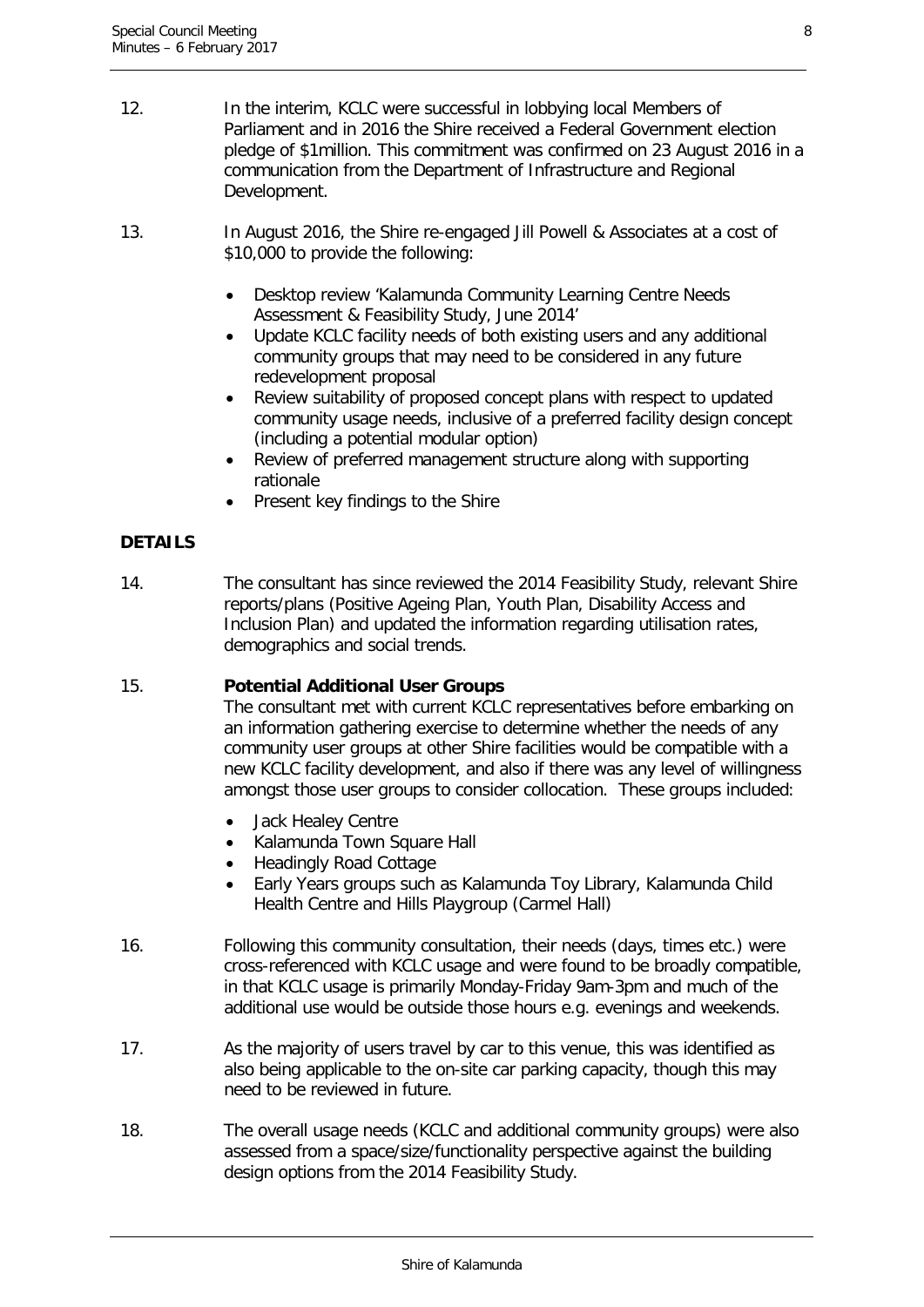19. Subject to some additional functional spaces being added to the original design, which would also mitigate any existing daytime clashes (podiatry, hairdressing, storage, computer room – see Report Recommendations), it was determined that this was viable within the existing site envelope and that Option 2 – New Building was still the preferred model.

#### 20. **Management Model**

The preferred management options for a new KCLC facility were also reviewed. In 2014 KCLC's preferred option was to lease the facility in acknowledgement of their current usage and management.

21. However, if the building changes are effected and the program expands significantly it may over stress the capabilities of the Kalamunda Learning Centre and as such the report presents other options for consideration. These include a variety of licences (management, independent, commercial) and potentially the appointment of a paid booking officer to ensure equitable community access during non-licence user times.

#### 22. **Modular Design Option**

As requested by KCLC, the consultant also explored modular building options for the proposed facility and determined that, in light of the progress made in this industry sector, it would be a preferred option. It was evaluated as being cheaper, can be built off-site (minimising disruption) and also allows for potential future add-ons should demand increase or should new opportunities be pursued e.g. business, leisure or commercial.

- 23. The consultant was asked to further investigate a number of previously unconsidered opportunities including business incubator/start-ups, coworking spaces and leisure/commercial opportunities such as a mountain biking hub/café. It was identified that demand for these options existed and that successful examples from around Australia could be replicated.
- 24. The key recommendations outlined within the report include the:
	- Expansion of KCLC development to create a community hub
	- Creation of additional functional areas to accommodate new user groups
	- Progression of detailed designs and costs for Concept Plan (Option 2) based on modular design construction principles
	- Establishment of management options for KCLC
	- Development of university sector partnership (e.g. digital business entrepreneur program)
	- Securing of Federal Government funding
	- Exploration of other external funding options.
- 25. Council at its meeting in December 2016 received a report on the KCLC Feasibility Update 2016, with the associated documentation and resolved to:
	- 1. Receives the 2014 Kalamunda Community Learning Centre Feasibility Study, Concept Plan and the Feasibility Review 2016.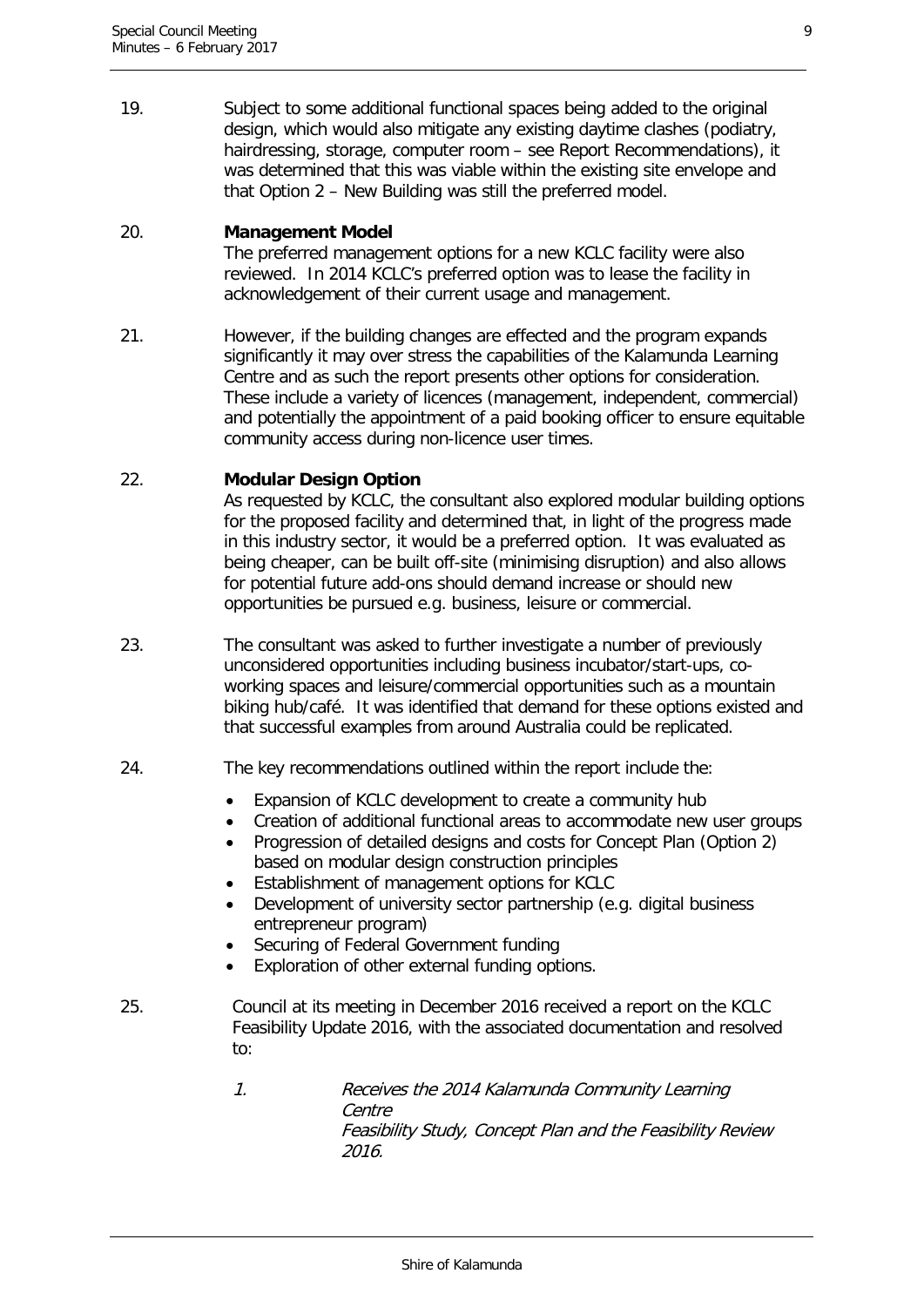| 2.               | Requests the Chief Executive Officer to utilise this<br>information to progress detailed designs and costs to<br>redevelop the Kalamunda Community Learning Centre.                                                                                      |
|------------------|----------------------------------------------------------------------------------------------------------------------------------------------------------------------------------------------------------------------------------------------------------|
| 3.               | Request the Chief Executive Officer to seek advice from<br>the Disability and Carers Advisory Committee on site<br>suitability to meet the Shire's of Kalamunda's access and<br>inclusion objectives.                                                    |
| 4.               | Requests the Chief Executive Officer to submit the<br>required documentation for assessment to the<br>Department of Infrastructure and Regional Development<br>by 1 June 2017 with the aim of securing the Federal<br>funding commitment of \$1 million. |
| 5.               | Requests the Chief Executive Officer to include the<br>Kalamunda Community Learning Centre project in the<br>State funding advocacy programme.                                                                                                           |
| Moved:           | Cr Tracy Destree                                                                                                                                                                                                                                         |
| <i>Seconded:</i> | Cr Simon Di Rosso                                                                                                                                                                                                                                        |

#### Vote: CARRIED UNANIMOUSLY (10/0)

26. At the Councillors Strategic retreat on 4 February 2017 Council received a presentation from the Shire's Project Manager updating the progress to date on implementing the abovementioned motion of December 2016 and sought direction on a number of factors as follows:

#### 27. **Heritage Arrangements**

Jorgensen Park and its buildings are listed on the Shire's Municipal Heritage Inventory as Category 3 and it is recommended that:

- Any alterations or extensions should reinforce the significance of the place, and
- Original fabric should be retained wherever feasible.
- A photographic history of the building in its current site is documented rather than preservation of the existing building.
- A memory gathering project to be conducted.
- The building project to recognise the heritage significance of this site through the inclusion of public art and the architectural design.

#### 28. **Site Location**

The Project Control Group has reviewed the potential site locations within Jorgensen park and the preferred option for site location to be at the eastern end of the car park in the vicinity of Options 2 and 3 on Attachment 4 on the basis that:

• KCLC will be able to continue using the existing building while the new building is constructed.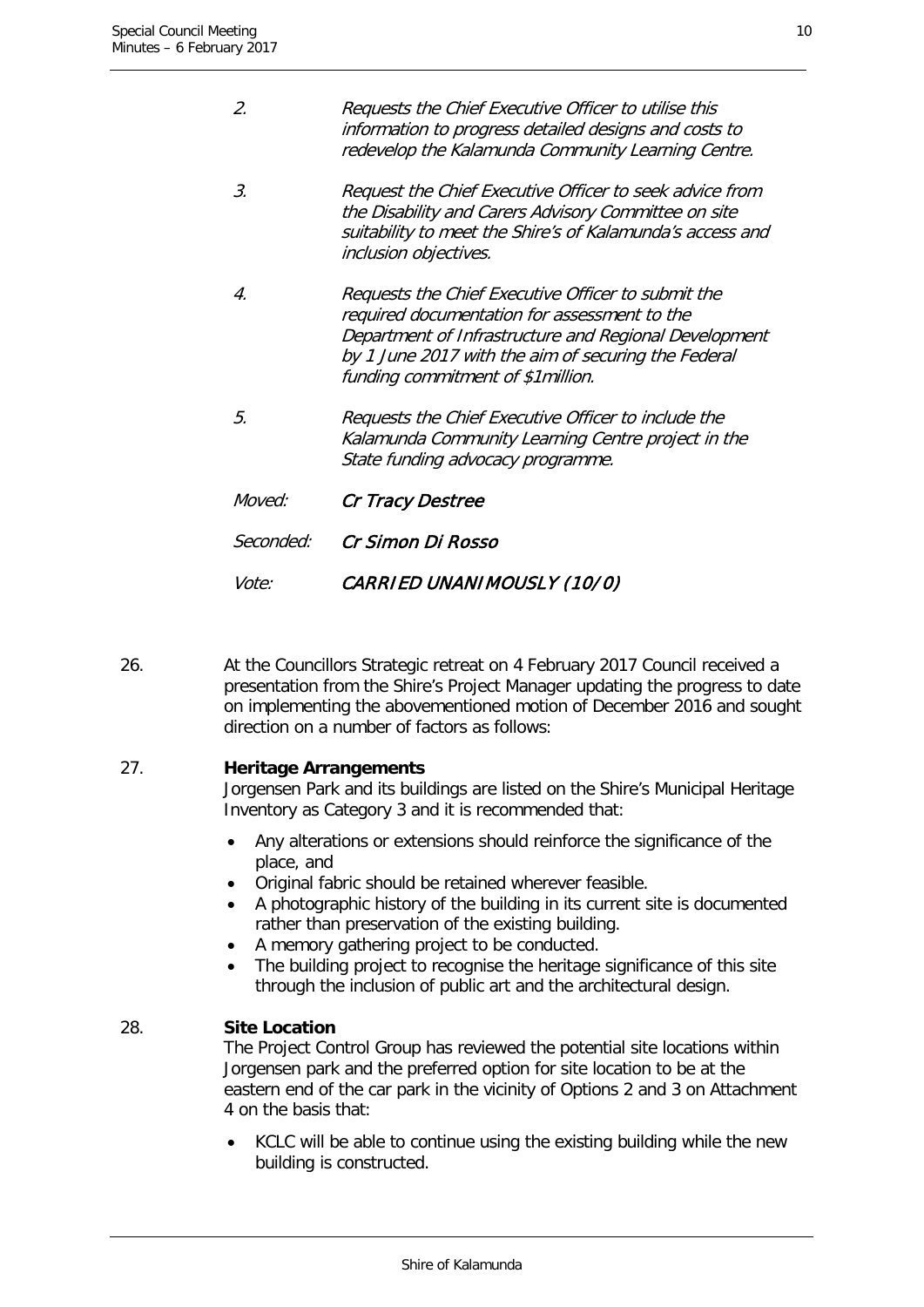- The area is largely cleared, although there will be a need to remove a number of trees.
- Access can be gained from the existing car park, recognizing that the car park will require partial reconstruction to comply with universal access requirements and there will be a need to provide additional compliant parking spaces.

#### 29. **Funding**

- Documentation for the Federal Government to be developed on the basis of:
	- Revised projections of the Shire's Long Term Financial Plan;<br>- Submission of an application to LotteryWest:
	- Submission of an application to LotteryWest;
	- Loan borrowings; and
	- Valuations of land owned in freehold by the Shire.

#### 30. **Risk Management**

- A high level strategic Risk Management Plan as well as a Communications and Engagement Plan should be developed at the earliest opportunity to identify mitigations to reduce all acknowledged risks.
- Advocacy with state and federal members of parliament (and candidates) should continue to focus on the benefits of this project to the local community.
- Design concept plans and cost estimates should be presented to Council for approval prior to submission to the Federal Government.

#### 31. **User Group Commitment**

- An Expression of Interest is conducted to identify potential partners interested in developing complementary facilities at Jorgensen Park at some point in the future.
- Support for the principle of commitment to relocation by other user groups to the Jorgensen park facility before inclusion of unique or additional design elements.
- 32. Following the presentation Councillors discussed the suitability of the Jorgensen Park site for accessibility, parking and public transport. Concerns were raised regarding Jorgensen Park being the best site and if more work was required to undertake assessment of other sites within the Kalamunda Town Centre in order to secure the best outcome for a facility of this nature**.** It was decided that these matters needed to be considered by a meeting of the Council so final direction could be given on this project.

#### **STATUTORY AND LEGAL CONSIDERATIONS**

#### 33. **Planning Process**

- The subject site is reserved Parks and Recreation under the Metropolitan Region Scheme.
- Under the Public Works Act 1902 (the Act), the definition of public works includes "public schools or any other schools authorized to be established wholly or in part at the public cost by any Act in force for the time being, universities, colleges, technical and other educational institutions, including residences or hostels for teachers or students and playgrounds."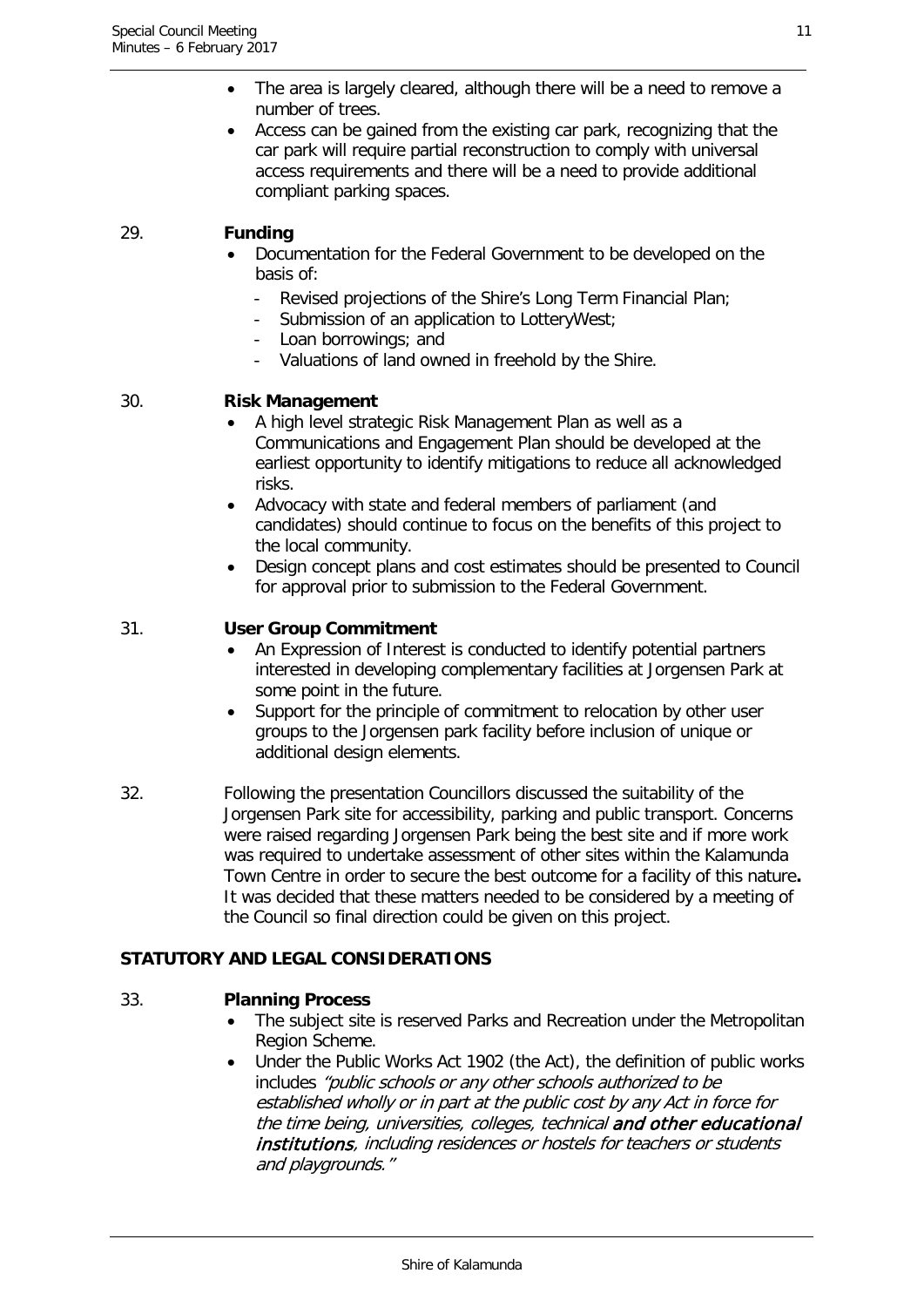- Public works undertaken by a local authority are entitled to section 6 exemptions under the Act, however the local authority is still required to liaise with the Western Australian Planning Commission (WAPC) to ensure the proposal is compliant with the Act.
- If the public works is to be undertaken by a developer (and not on behalf of the Shire), then the works would require a planning approval to be submitted to the local authority and approved by the WAPC.
- A certified Building Permit would still be required for the public works irrespective of whether the local authority or private developer is undertaking the works.

#### **Bushfire Management**

• In accordance with State Planning Policy 3.7 and associated Guidelines, A Bush Fire Management Plan would be required for development which would require review from Department Fire and Emergency Services.

#### **Waste Water**

The site is not connected to sewer, the waste water management plan would require referral to the Department of Water given the site is located in a Plan, Do, Study, Act (PDSA). The Health Department would need to approve the septic licence application.

#### **Heritage**

• Jorgensen Park is listed under the Shire's Municipal Heritage Inventory as a Category 3, it is not listed on the State or Scheme Heritage list and therefore has no statutory basis in terms of its protection.

#### **Vegetation Clearing**

• Depending on the extend of clearing and nature of any trees removed, may require referral to Department of Parks and Wildlife and a Clearing Permit application.

#### **POLICY CONSIDERATIONS**

34. Nil.

#### **COMMUNITY ENGAGEMENT REQUIREMENTS**

- 35. For the 2014 Feasibility Study, a detailed survey was undertaken with members of KLCL, with 300 responses received, representing 43% of the current membership. Meetings were also held with Shire representatives. The resulting report was workshopped with Councillors on 20 October 2014.
- 36. As the 2016 KCLC Feasibility Review took into account potential additional user groups within the community, consultation with KCLC representatives as well as with community user groups of a number of different Shire facilities including:
	- Jack Healey Centre
	- Kalamunda Town Square Hall
	- Headingly Road Cottage
	- Early Years groups such as Kalamunda Toy Library, Kalamunda Child Health Centre and Hills Playgroup (Carmel Hall)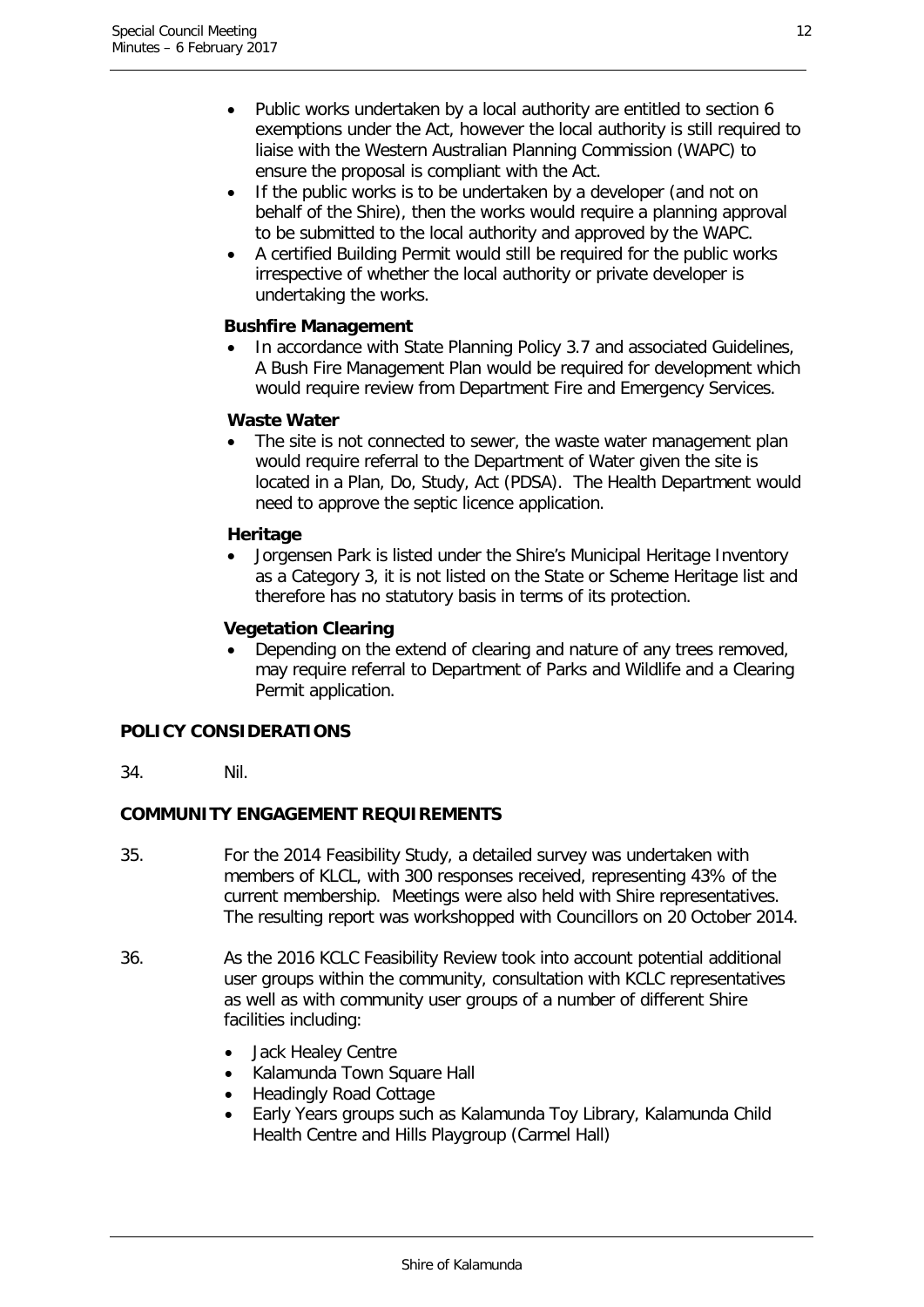37. This consultation took place throughout September and October 2016 and ranged from telephone interviews to face-to-face meetings.

#### **FINANCIAL CONSIDERATION**

- 38. Council allocated \$150,000 in the 2016/17 budget to enable a review of the 2014 Kalamunda Community Learning Centre Feasibility Study to be undertaken and for detailed designs and costs to be sought.
- 39. The preferred Concept Plan Option (new building) in the original feasibility study was estimated at \$3.8million in 2014, however this will be further refined pending support by Council to proceed to the development of detailed designs and costs.
- 40. In August, the Shire received a Federal Government funding commitment of \$1million towards a redevelopment of the KCLC facility. This funding is subject to a 'value for money assessment' which includes the successful evidencing of additional funding and the Shire's project management capabilities. It also requires the Shire to provide the following information by 1 June 2017:
	- Economic and community benefits (number of jobs created, social impacts)
	- Business case and/or feasibility study
	- Evidence of community consultation
	- Legal documentation (ownership of asset, management arrangements, maintenance responsibility, leasing arrangements)
	- Financial viability and competency (evidence of Shire's capability to manage funds, budget, partner funding, cash flow forecast)
	- Project management plan
	- Asset management plan
- 41. Historically, \$3.8million split over two years (2022/2023 and 2023/2024) had been allocated in the Long Term Financial Plan for the redevelopment of KCLC, however this was removed until such time as a significant external funding sources could be secured.
- 42. Should the development/expansion of the KCLC facility be supported, including collocation of other community groups, there is an opportunity to potentially rationalise some of the Shire's ageing facilities and redirect the proceeds of potential land sales towards the redevelopment.

| <b>Land Status</b>                        |
|-------------------------------------------|
| 21 Mead Street, Kalamunda (Freehold - Lot |
| 10)                                       |
| 33 Canning Road, Kalamunda (Freehold -    |
| Lot 100)                                  |
| 11 Headingly Road, Kalamunda (Freehold -  |
| Lot 8)                                    |
| 152 Carmel Road, Carmel (Crown - Lot 23)  |
|                                           |

43. Potential rationalisation opportunities include: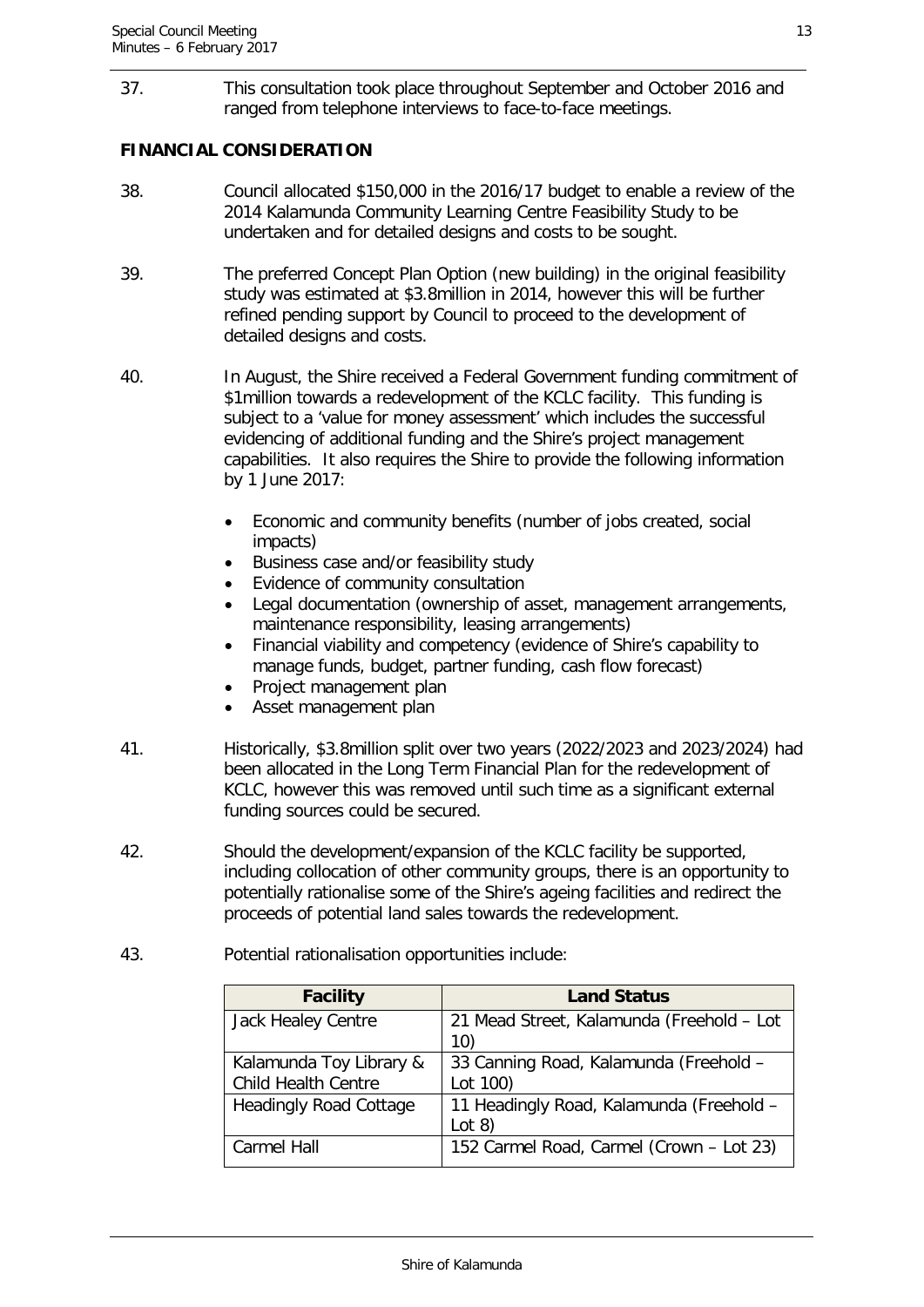- 44. With the colocation of other community groups into the new facility, there is a greater opportunity for funding for the project through LotteryWest. Early discussions indicate that LotteryWest would be receptive to a grant submission and there will be no requirement for an expression of interest.
- 45. There is also an opportunity for the Shire to access Loan Funding through the WA Treasury Corporation for the Shire's contribution towards the project.

#### **STRATEGIC COMMUNITY PLAN**

#### **Strategic Planning Alignment**

46. Kalamunda Advancing: Strategic Community Plan to 2023

OBJECTIVE 1.9 To provide high quality community facilities to meet the needs of our current and our future community.

OBJECTIVE 2.4 To be a community that values lifelong learning.

OBJECTIVE 5.3 To facilitate increased economic activity within the Shire.

#### **SUSTAINABILITY**

#### **Social Implications**

47. Providing a community learning facility within the Shire and promoting collocation with other community and business groups not only supports lifelong learning but encourages greater synergy between related groups (e.g. Early Years) as well as inter-generational interaction.

#### **Economic Implications**

- 48. The potential for development of co-working or business incubator/start up space within this project offers an opportunity to meet a growing demand from small, creative or technology-based industries in this area.
- 49. Commercial opportunities may also be accommodated through further stages of the KCLC development such as Mountain Bike hub/café.

#### **Environmental Implications**

50. The preferred location of the KCLC building will require the removal of mature trees, the number subject to the final concept design.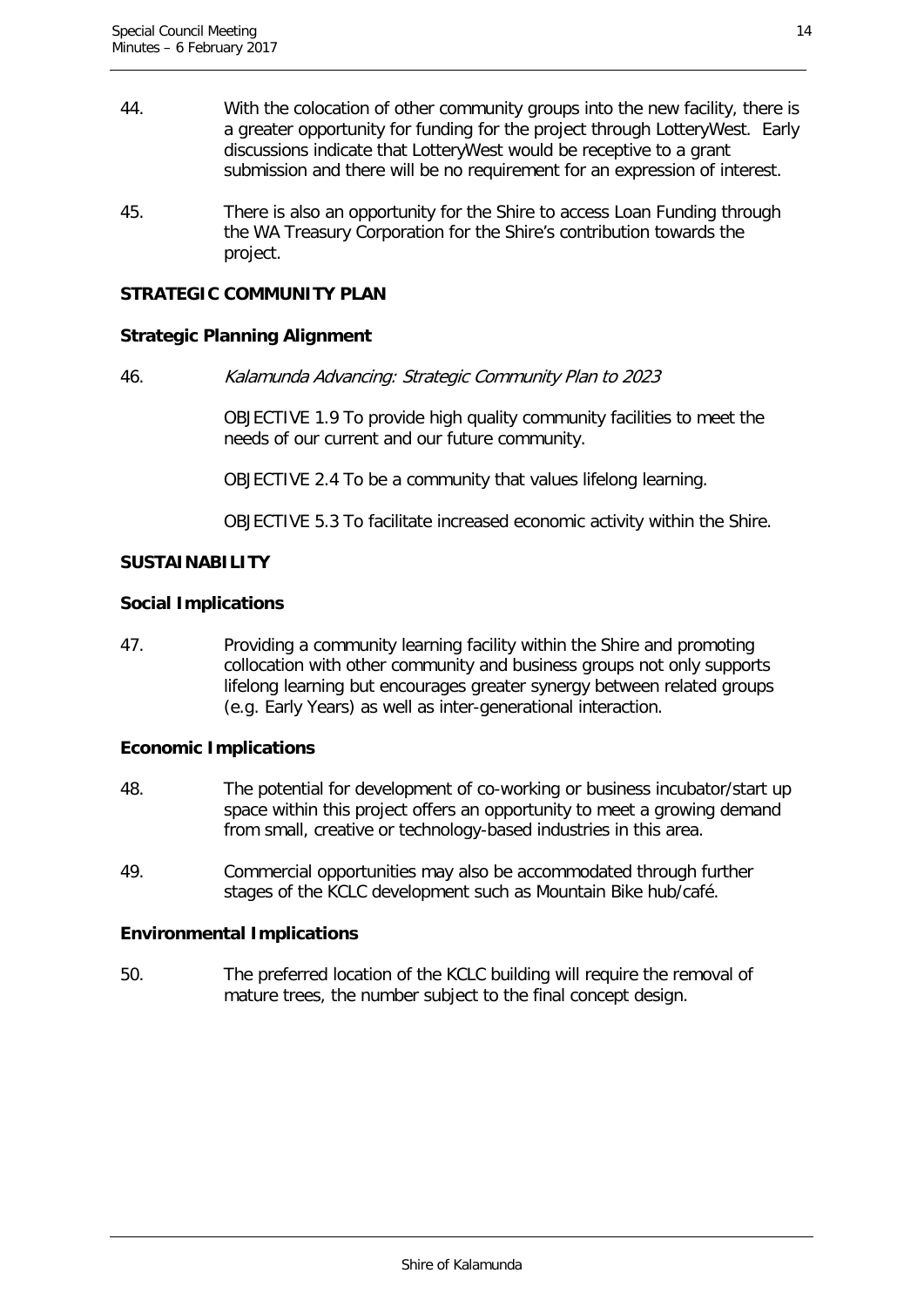|                               | ۰. |  |
|-------------------------------|----|--|
| ۰,<br>۰.<br>٦<br>I<br>×<br>۰. |    |  |

| 51. | <b>Risk</b>                                                                                         | Likelihood | Consequence | Rating | <b>Action/Strategy</b>                                                                                                                                                        |
|-----|-----------------------------------------------------------------------------------------------------|------------|-------------|--------|-------------------------------------------------------------------------------------------------------------------------------------------------------------------------------|
|     | Not securing<br>the \$1 million<br>Federal<br>Government<br>funding<br>commitment                   | Unlikely   | Major       | High   | Prepare and<br>provide supporting<br>information and<br>documentation to<br>Canberra before<br>the 1 June 2017<br>deadline                                                    |
|     | New building<br>does not meet<br>the<br>requirements<br>of the user<br>groups                       | Possible   | Significant | High   | Ensure extensive<br>consultation with<br>user groups as<br>part of detailed<br>design phase                                                                                   |
|     | Tight project<br>timeframes<br>result in poor<br>project<br>outcomes.                               | Likely     | Significant | High   | <b>Dedicated Project</b><br>Manager with<br>regular reporting<br>and review.<br>Negotiate with<br>Federal<br>Government<br>seeking project<br>extension.                      |
|     | Inadequate<br>consideration<br>of alternate<br>sites may<br>result in less<br>effective<br>outcomes | Likely     | Significant | High   | <b>Final Council</b><br>decision on project<br>delivery contingent<br>on finalisation of<br>documentation.                                                                    |
|     | Lack of<br>certainty<br>regarding the<br>Shire's total<br>funding<br>commitment.                    | Likely     | Significant | High   | <b>Final Council</b><br>decision on project<br>delivery contingent<br>on finalisation of<br>documentation<br>Continue advocacy<br>efforts. Source<br>Lottery West<br>funding. |

#### **OFFICER COMMENT**

- 52. The 2016 KCLC Feasibility Review has confirmed much of the 2014 study remains relevant and valid.
- 53. Council's direction to expand the scope of the initial study has introduced a number of other options including community colocation and potential building rationalisation as well as economic opportunities. It is envisaged this should ensure any redevelopment maximises the wider benefits for the community and represents increased value from any financial investment.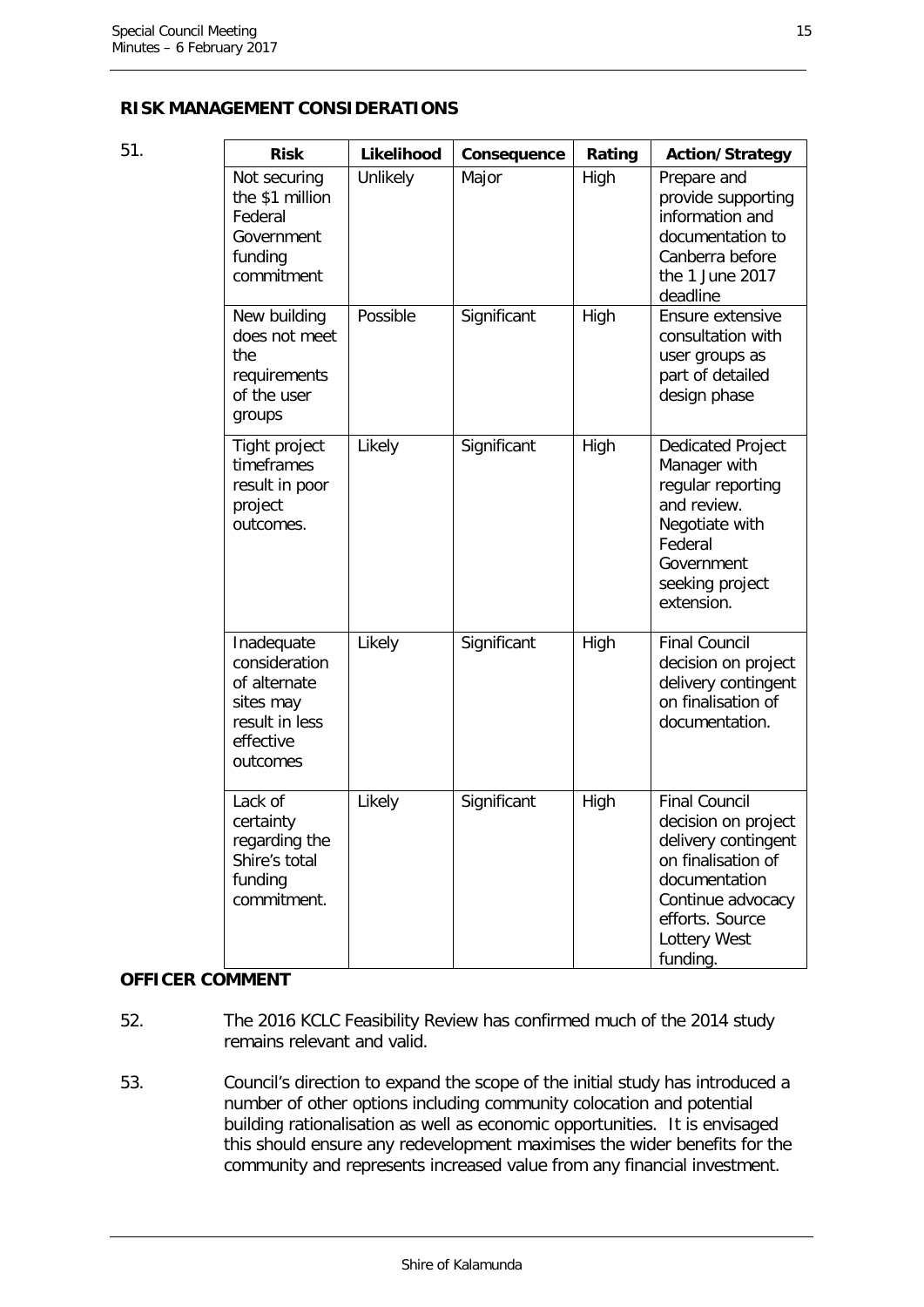- 54. The social benefits of introducing new users such as collocation, increased synergies and intergenerational opportunities are well-documented and offer strong community potential.
- 55. Multi use facilities, whilst offering the potential to rationalise existing/ageing assets and/or sale of land proceeds to help fund redevelopment, are also now an essential component of any successful bid for external funding from sources such as government and Lotterywest.
- 56. In order to meet the stringent requirements and the already extended deadline for submission to draw down the Federal Government commitment of \$1million for this project, submission of a grant funding application to LotteryWest, development of a concept design plan and associated costs and commitment of other community groups to relocate to the new facility, it is essential that direction is provided by Council on heritage arrangements, site location, staging, funding, risk management and user group commitment.
- 57. The final costs for this project will be determined during the concept design phase and reported to Council before submission to the Federal Government in May 2017 to meet the 1 June 2017 deadline.
- 58. Other external funding sources should continue to be explored in the interim to further leverage Federal Government and Shire funding, particularly as part of the Shire's advocacy plan associated with the 2017 State Government elections in March.
- 59. The Member for Hasluck Ken Wyatt has advised the grant was given on the basis of the feasibility study that was sited at Jorgensen Park. Given that point, funding would be at risk if we decided we did not wish to pursue that feasibility study and we would need to start over. Federal funding is very tight at the moment and if we were to start a new process for alternative site selection then we would also need to start a new funding process with no guarantees of success.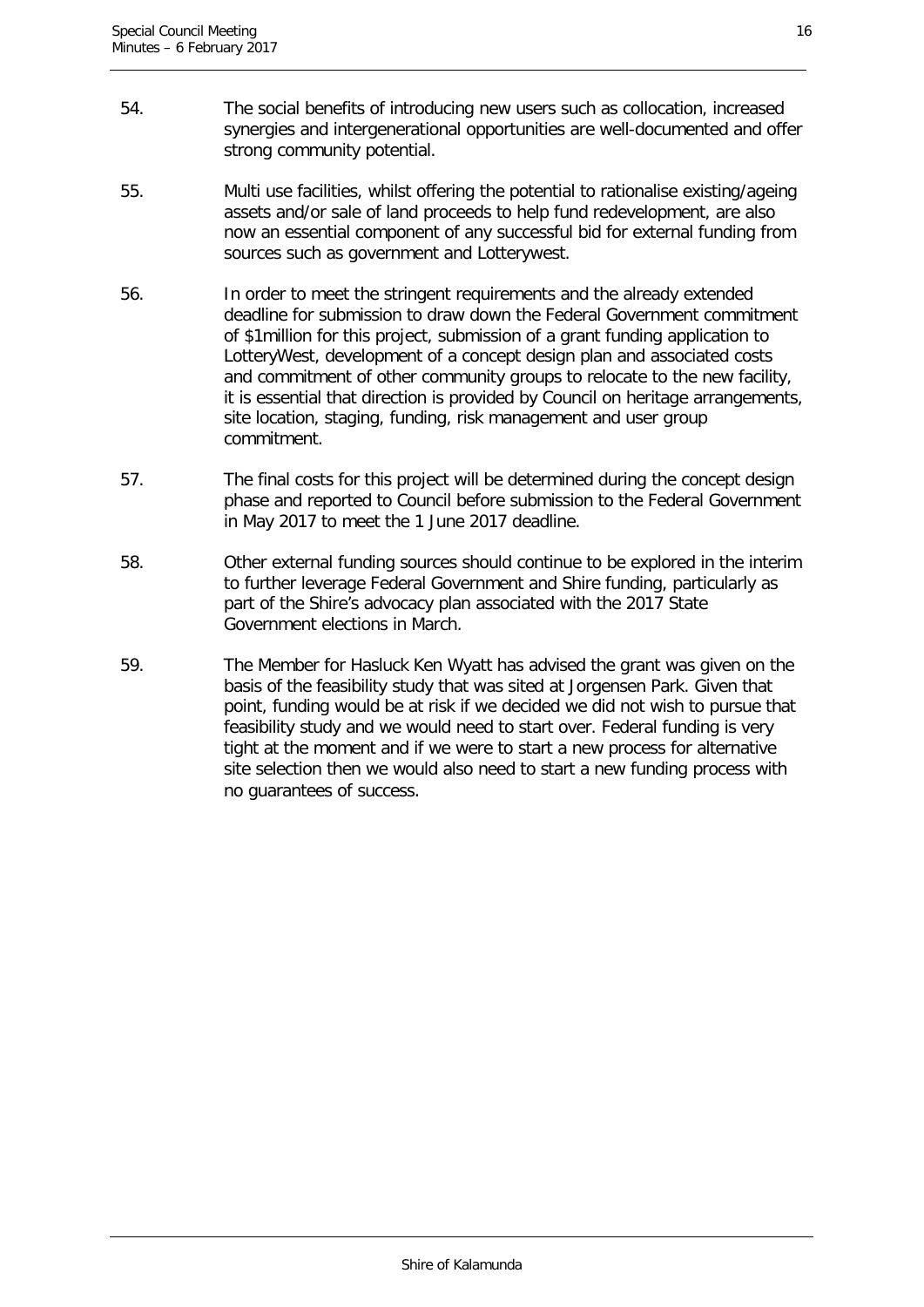Queries were clarified from Cr Tracy Destree, Cr Dylan O'Connor, Cr Andrew Waddell and Cr Simon Di Rosso on the matter.

Cr Tracy Destree asked if a development is declared a public works, is it true that public comment is not required and if so will it not be required?

The Director Development Services responded if a development is defined as a public works it means that no planning application is required so if there is no planning application there is no mechanism under the scheme to require public advertising. There may well be public advertising outside of that process but because there is no planning application you can't require public advertising as part of a planning application.

Cr Tracy Destree asked would a community hub that could include other facilities such as Child Health Facility, Toy Library and a Café meet the criteria of a public works?

The Director Development Services took this question on notice.

#### **Voting Requirements: Simple Majority**

#### RESOLVED SCM 08/2017

That Council:

- 1. Confirms the site for the redevelopment of the Kalamunda Community Learning Centre will be in Jorgensen Park, Kalamunda in accordance with the Feasibility Studies undertaken to date.
- 2. Reaffirm its previous decision (OCM 209/2016 Refers) as follows:
	- Receives the 2014 Kalamunda Community Learning Centre Feasibility Study, Concept Plan and the Feasibility Review 2016.
	- Requests the Chief Executive Officer to utilise this information to progress detailed designs and costs to redevelop the Kalamunda Community Learning Centre.
	- Request the Chief Executive Officer to seek advice from the Disability and Carers Advisory Committee on site suitability to meet the Shire's of Kalamunda's access and inclusion objectives.
	- Requests the Chief Executive Officer to submit the required documentation for assessment to the Department of Infrastructure and Regional Development by 1 June 2017 with the aim of securing the Federal funding commitment of \$1million.
	- Requests the Chief Executive Officer to include the Kalamunda Community Learning Centre project in the State funding advocacy program.
- 3. Recognises that Jorgensen Park and its buildings are listed on the Shire's Municipal Heritage Inventory as Category 3 and supports that:
	- Any alterations or extensions should reinforce the significance of the place, and
	- Original fabric should be retained wherever feasible.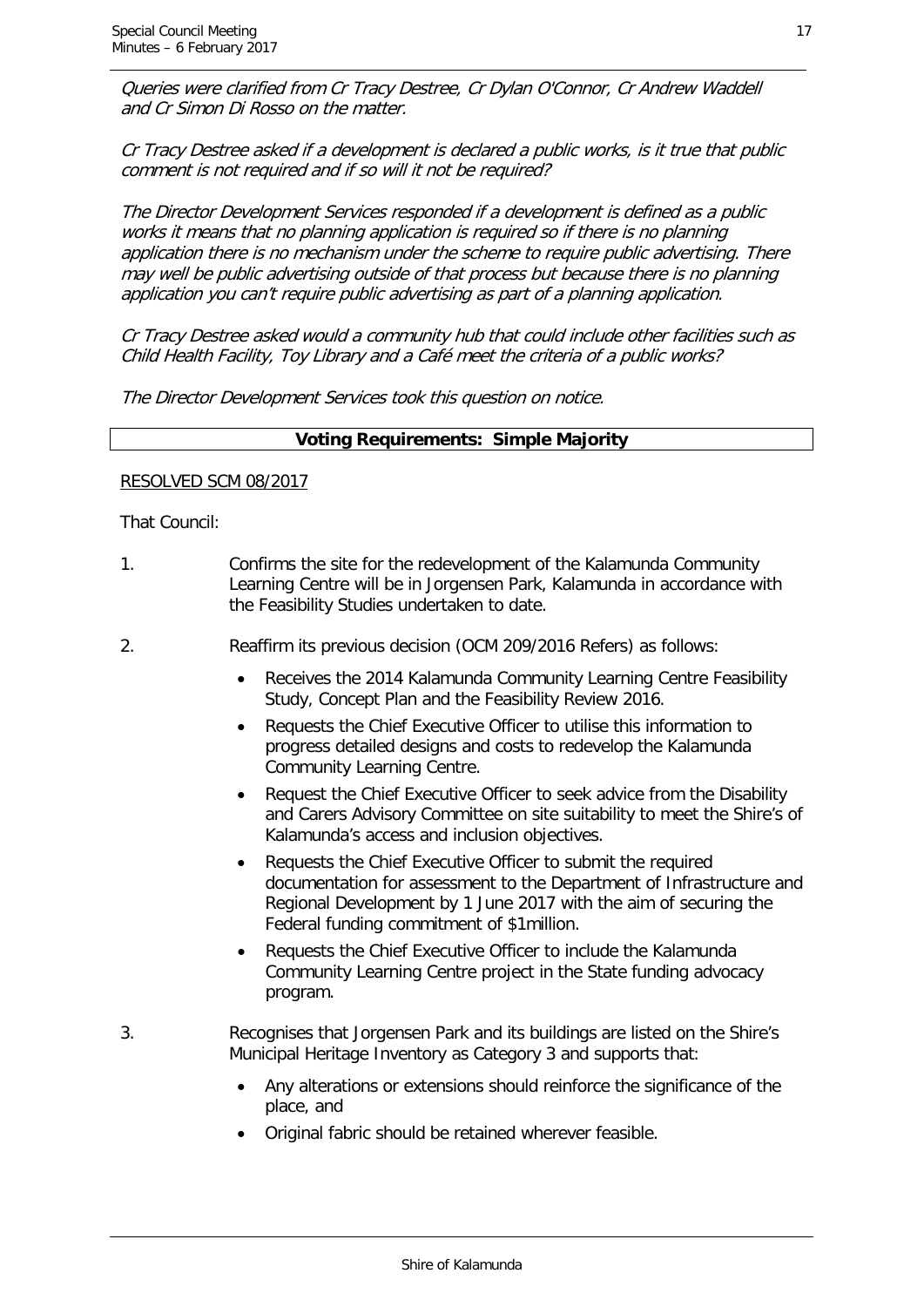- Any changes to the building would require the entire facility to meet full compliance with the Building Code of Australia.
- A photographic history of the building in its current site is documented rather than preservation of the existing building.
- A memory gathering project to be conducted.
- The building project to recognise the heritage significance of this site through the inclusion of public art and the architectural design.
- 4. Approves the general site location for the facility development at the eastern end of the existing car park, with the final location subject to further investigations as part of the detail concept design process.
- 5. Notes that the concept design for the proposed new facility, estimated costs and the financial arrangements for this project will be presented in May 2017 before the final submission is made to the Federal Government by the 1 June 2017 deadline.
- 6. Requests the Chief Executive Officer to submit a submission of \$1million minimum grant to LotteryWest in accordance with the timeframes for this grant.
- 7. Supports the principle of commitment to relocation by other user groups to relocate to the Jorgensen park facility before inclusion of unique or additional design elements.
- 8. Requests the Chief Executive Officer submits a submission for funding of \$1 million to match the Federal Government Grant to all candidates competing for the State Electorate of Kalamunda. **Notes that whilst Council has funded some of the early design work and is supportive of the KCLC's aspirations, Council has yet to receive final costings or final grant values for this project and has not as a consequence been able to evaluate this project against its other long term priorities. As such this resolution is not to be construed as a commitment to any future funding from the Council.**
- Moved: **Cr John Giardina**
- Seconded: **Cr Simon Di Rosso**
- Vote: **CARRIED UNANIMOUSLY (12/0)**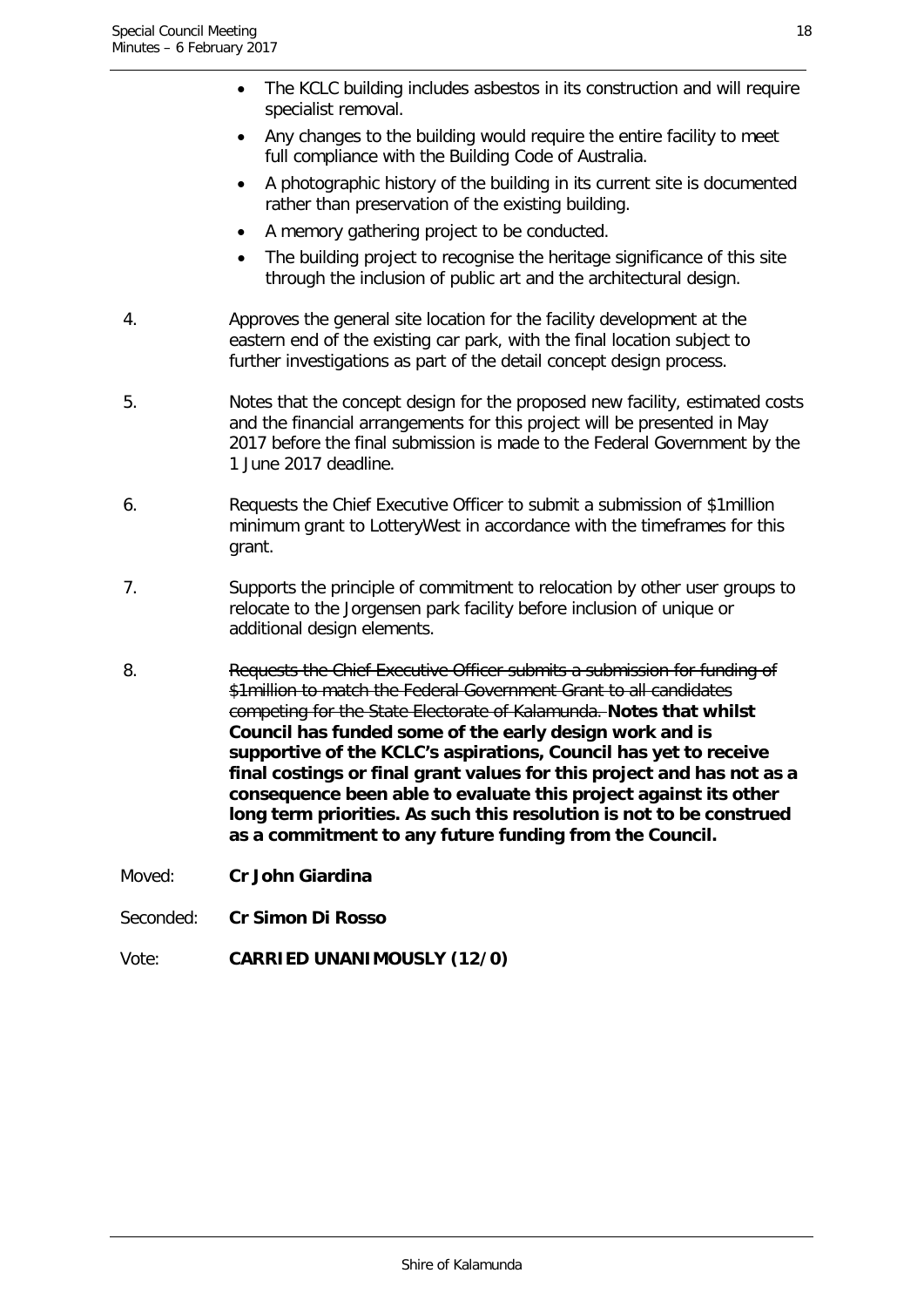Councillors entered debate on the item.

The Presiding Member proposed a change to the substantive motion to delete original point 8 after providing details of his proposed amendment it was not accepted by the mover of the substantive motion. The Presiding Member sought a seconder for the amendment motion. A seconder was found and debate took place before the vote was taken.

#### **Voting Requirements: Simple Majority**

#### RESOLVED SCM 06/2017

Replace point 8 in the substantive motion with the following:

1. Notes that whilst Council has funded some of the early design work and is supportive of the KCLC's aspirations, Council has yet to receive final costings or final grant values for this project and has not as a consequence been able to evaluate this project against its other long term priorities. As such this resolution is not to be construed as a commitment to any future funding from the Council.

Moved: **Cr Andrew Waddell**

Seconded: **Cr Tracy Destree**

| Vote: | For                                                        | Against                  |
|-------|------------------------------------------------------------|--------------------------|
|       | <b>Cr Allan Morton</b>                                     | <b>Cr Michael Fernie</b> |
|       | <b>Cr Brooke O'Donnell</b>                                 | Cr John Giardina         |
|       | <b>Cr Noreen Townsend</b>                                  | <b>Cr Geoff Stallard</b> |
|       | <b>Cr Sara Lohmeyer</b>                                    | Cr Dylan O'Connor        |
|       | <b>Cr Tracy Destree</b>                                    | <b>Cr Simon Di Rosso</b> |
|       | <b>Cr Andrew Waddell</b><br><b>EQUALITY OF VOTES (6/6)</b> | <b>Cr Sue Bilich</b>     |
|       |                                                            |                          |
|       |                                                            |                          |

As the vote was 6/6 the Chairman in accordance with Section 5.21 (3) of the "Local Government Act 1995" exercised his right to cast a second vote. The Presiding Person cast his second vote for the amendment motion.

#### The motion was therefore Carried 7/6.

As this amendment was carried it then formed part of the substantive motion.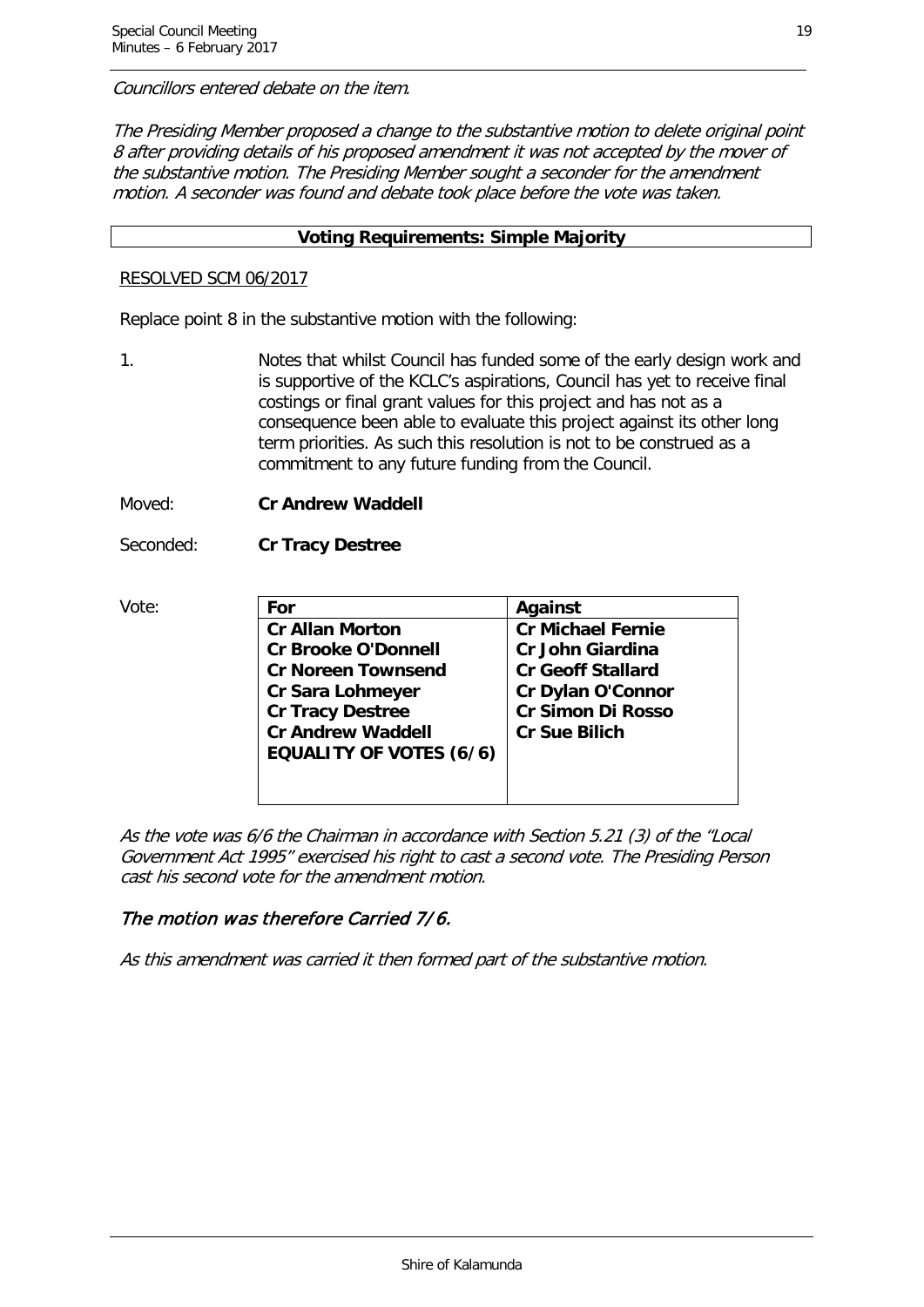Cr Tracy Destree foreshadowed an amendment to the substantive motion proposing that item 7 be removed. The Presiding Member sought a seconder before amendment motion was debated and voted on.

| <b>Voting Requirements: Simple Majority</b>          |                           |                            |  |  |
|------------------------------------------------------|---------------------------|----------------------------|--|--|
| RESOLVED SCM 07/2017                                 |                           |                            |  |  |
| Current item 7 of the substantive motion be deleted. |                           |                            |  |  |
| Moved:<br><b>Cr Tracy Destree</b>                    |                           |                            |  |  |
| Seconded:<br><b>Cr Noreen Townsend</b>               |                           |                            |  |  |
| Vote:                                                | For                       | Against                    |  |  |
|                                                      | <b>Cr Noreen Townsend</b> | <b>Cr Michael Fernie</b>   |  |  |
|                                                      | Cr Sara Lohmeyer          | <b>Cr John Giardina</b>    |  |  |
|                                                      | <b>Cr Tracy Destree</b>   | <b>Cr Geoff Stallard</b>   |  |  |
|                                                      |                           | <b>Cr Allan Morton</b>     |  |  |
|                                                      |                           | <b>Cr Brooke O'Donnell</b> |  |  |
|                                                      |                           | <b>Cr Andrew Waddell</b>   |  |  |
|                                                      |                           | <b>Cr Dylan O'Connor</b>   |  |  |
|                                                      |                           | <b>Cr Simon Di Rosso</b>   |  |  |
|                                                      |                           | <b>Cr Sue Bilich</b>       |  |  |
|                                                      |                           | LOST (3/9)                 |  |  |

Cr Tracy Destree foreshadowed a Procedural Motion to adjourn the debate until the next Ordinary Council Meeting.

| <b>Voting Requirements: Simple Majority</b> |                                                           |  |
|---------------------------------------------|-----------------------------------------------------------|--|
| <b>PROCEDURAL MOTION</b>                    |                                                           |  |
| That Council:                               |                                                           |  |
| $\mathbf{1}$ .                              | Debate be adjourned to the next Ordinary Council Meeting. |  |
| Moved:                                      | <b>Cr Tracy Destree</b>                                   |  |
| Seconded:                                   |                                                           |  |
| Vote:                                       | <b>LAPSED</b>                                             |  |
|                                             |                                                           |  |

The Procedural Motion Lapsed for want of a seconder.